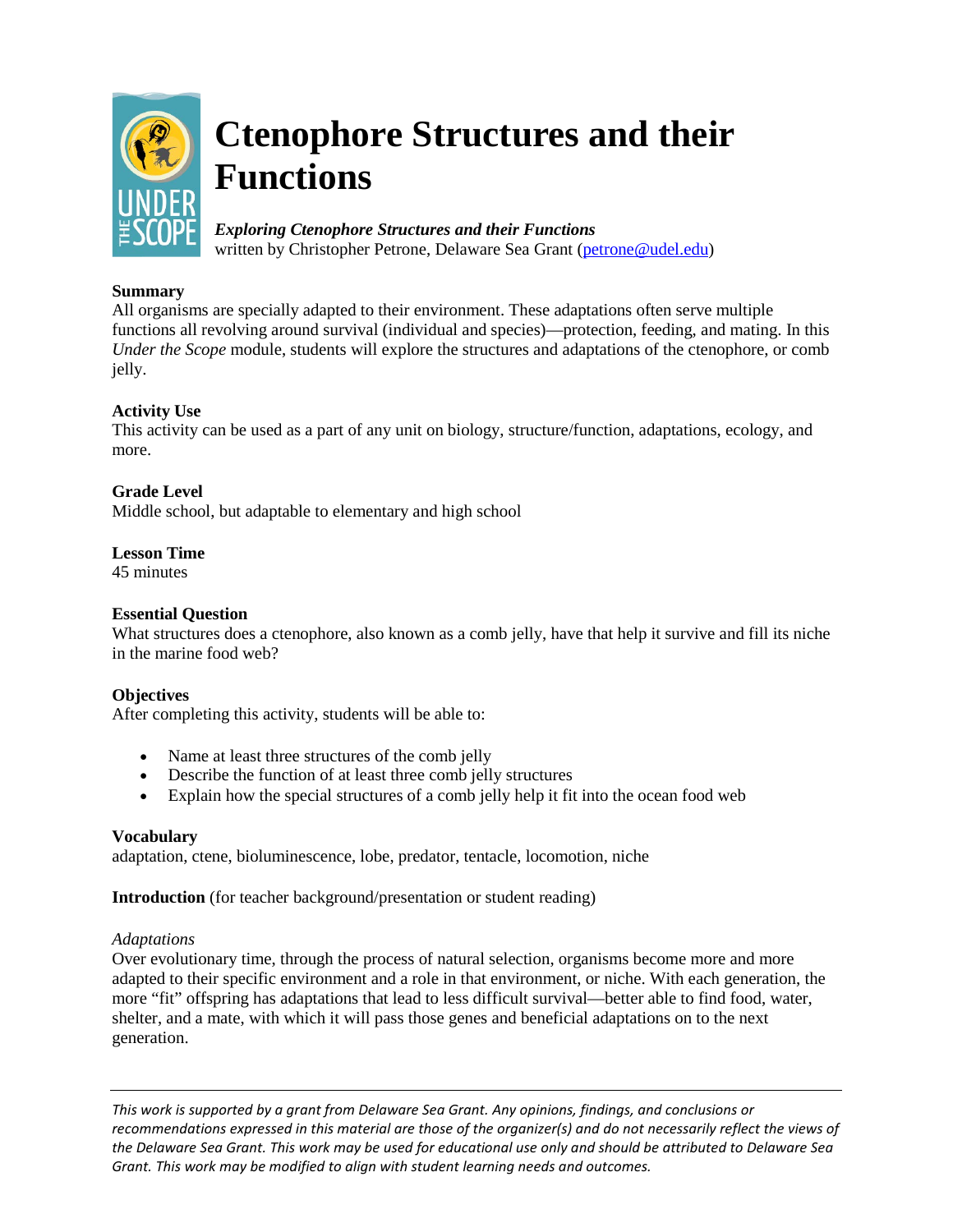If you carefully examine an organism, you will observe those adaptations that allow it to successfully accomplish basic life needs: countershading in fish (lighter coloration on the bottom, darker on the top); a bird's beak (adapted for opening seeds versus catching fish versus ripping flesh); or a plant's leaves (thick and waxy versus thin and rough).

## *Ctenophores*

Ctenophores, also knowns as "comb jellies" or "sea walnuts," are an important phylum in the global ocean, serving as a critical middle step in the food web between smaller zooplankton and larger fishes. Ctenophores are gelatinous like sea jellies ("jellyfish"), but lack their stinging cells. Instead, they use sticky cells called colloblasts to capture prey. These colloblasts are typically found at the ends of the comb jelly's tentacles. Their "jelly" is mostly water and serves as an internal skeleton, supporting their body.

Ctenophores get their name from their ctenes, which are tiny comb-like projections set up in rows along the animal that it uses for moving, or locomotion. While most ctenophores are colorless and translucent, some are bioluminescent, giving off biologically produced light—usually green or blue. This is different than the sometimes-seen rainbow coloration along the ctenes, which is not light directly produced by the animal, but instead is light refracted from the sun, a lamp, etc. off of the ctenes and to our eye.

## **Learning Activity**

After learning about each of the comb jelly's structures, look at the magnified ctenophore and the structure thumbnail images [\(https://www.underthescope.udel.edu/images/ctenophores\)](https://www.underthescope.udel.edu/images/ctenophores), and complete Table 1 below.

## **Table 1. Ctenophore structures, their function(s), human equivalents, and descriptions/drawings.**

| Structure/<br><b>Adaptation</b> | <b>Function</b>      | Human<br>equivalent | Describe or draw what it<br>looks like |
|---------------------------------|----------------------|---------------------|----------------------------------------|
| ctenes                          |                      |                     |                                        |
| bioluminescence                 |                      |                     |                                        |
| gut                             |                      |                     |                                        |
| lobes                           | feeding & locomotion |                     |                                        |
| tentacles with<br>colloblasts   |                      |                     |                                        |
| jelly                           |                      |                     |                                        |
| mouth                           |                      |                     |                                        |
| apical sense                    |                      | eyes; brain;        |                                        |
| organ                           |                      | inner ear           |                                        |